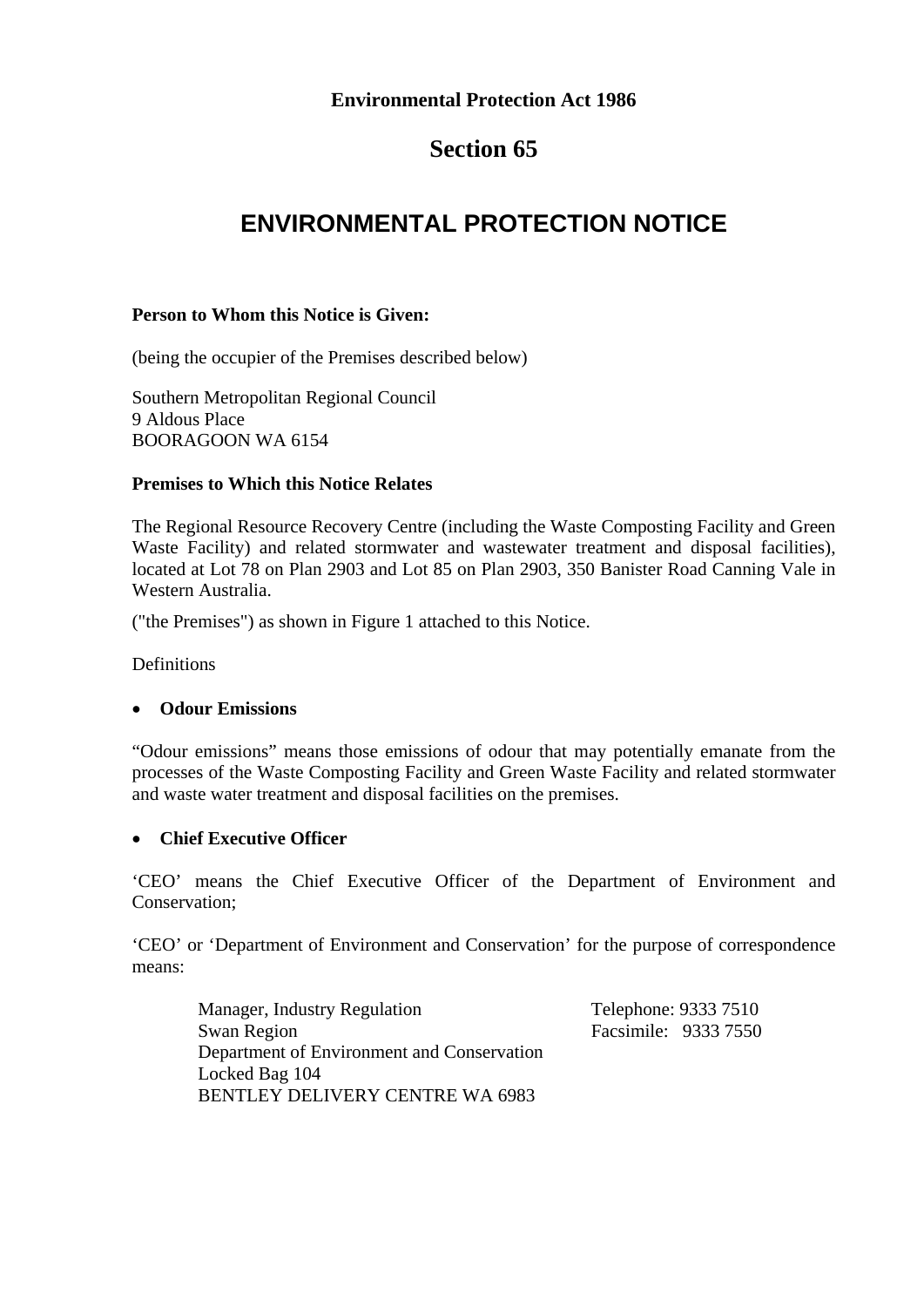#### **Reason for Which this Notice is Served**

This Notice is issued because I suspect on reasonable grounds that:

- (a) There is, or is likely to be, an emission of odour from the processes of the Waste Composting Facility and Green Waste Facility and related storm water and waste water treatment and disposal facilities on the premises ("the emission").
- (b) The emission has caused or is likely to cause pollution, namely a direct alteration of the environment in Leeming, Canning Vale and/or Willetton: to its detriment or degradation, by the impact of the odours on the amenity of residents, users and occupiers of residential and commercial premises in the areas of Leeming, Canning Vale and Willetton and is likely to further impact on the beneficial use of the environment ("the pollution").
- (c) I am satisfied that as the Southern Metropolitan Regional Council ("SMRC") has caused the likelihood of that condition of pollution arising or the arising of that condition of pollution and that the SMRC is the appropriate person to whom to give this Environmental Protection Notice.
- (d) I consider the following requirements of the Notice to be appropriate to prevent that condition of pollution from arising, or to control or abate that condition of pollution, if it arises.

#### **Requirements of this Notice**

The occupier of the Premises, who is bound by this Notice, is required to take the following measures, which I consider necessary to investigate the causes and sources of the emission and to abate the emission:

- 1. Engage a suitably qualified consultant with skills and experience in chemical and process engineering to:
	- (a) carry out a detailed engineering review of all systems and equipment that are related to the emission, prevention and/or control of odour emissions from any part of the Premises (including, but not limited to, air collection systems, air injection systems, air transport and exhaust systems, air handling systems, air ducting systems, bio-filter air inlet and distribution systems, air humidification systems, bio-filter moisture control systems, air handling monitoring systems, door opening and closing systems, negative pressure maintenance and monitoring systems, liquid waste management systems, solid waste receival and storage systems, waste mixing and processing systems, waste disposal systems, waste transport systems, digester air management systems, green waste handling systems) to identify potential odour emission sources and conditions or operations that could give rise to an emission of odour that might cause pollution from the Premises;
	- (b) identify and assess the feasibility of all reasonably practical potential solutions (including monitoring and/or process control systems) to odour emissions sources identified in (a); and
	- (c) prepare a detailed report on  $1(a)$  to  $1(b)$ .